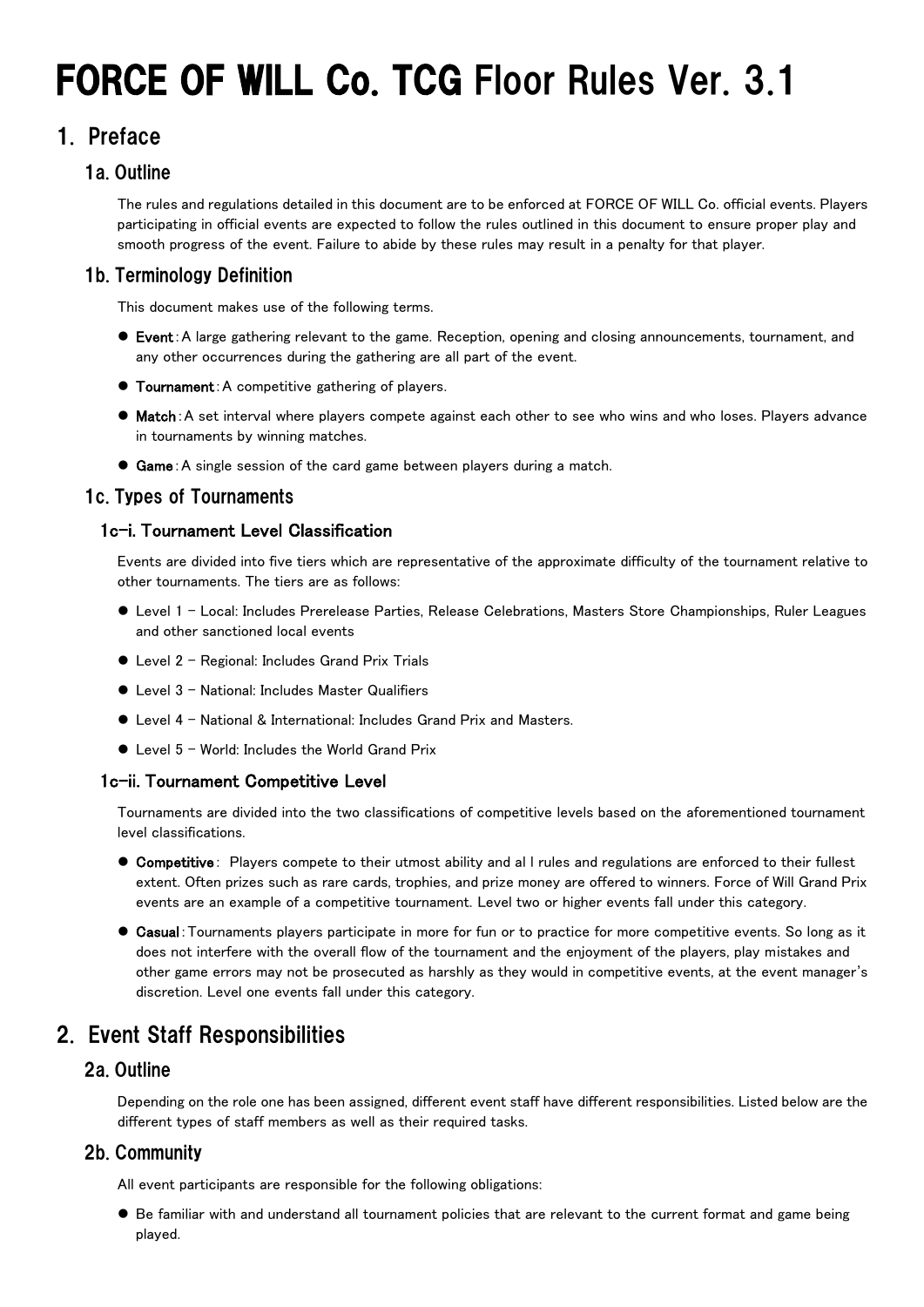- Act in a manner that is respectful to all parties involved. Players should avoid using profanity as well as avoid making offensive comments and gestures.
- Avoid wearing inappropriate or offensive clothing.
- Avoid discussing an ongoing match with other spectators when within earshot of the game.
- Notify a tournament official in a timely manner and in good faith if a player is observed failing to follow any game or tournament rules or is incorrectly tracking game score or life totals during a match, regardless of whom the error benefits.

# 2c. FORCE OF WILL Co.

It is the duty of FORCE OF WILL Co. to oversee and manage all official events.

FORCE OF WILL Co. is in charge of processing requests to host official events, as well as assist them on organization matters and promotion through official channels.

FORCE OF WILL Co. manages the names, deck lists, and pictures of any players from events as necessary. This information may be used for future promotional material by FORCE OF WILL Co.

FORCE OF WILL Co. may deem it necessary to publish the name and pictures of players or other individuals who have committed acts of injustice or unfairness for punitive reasons.

# 2d. Officials

Event Organizers, Judges, Score Keepers, and Event Staff all fall under the purview of officials.

Officials carry the duty of managing events and tournaments, and assuring that they progress smoothly.

Players and onlookers are required to adhere to rules and instructions set by officials.

Officials may not participate as players in competitive events.

# 2e. Event Organizers

An event organizer is one who is responsible for preparing and executing an official event.

At least one Event Organizer must be present at all official events. In the case that no event organizer is able to attend, they may choose an official to act on their behalf.

Event organizers are responsible for securing an event space, as well as clearly announcing event details (time, location, entry fee, format, prizes, tournament style) within an appropriate amount of time. They must also manage event preparation on site, manage players, run the event, and are responsible for assuring event cleanup after the event has concluded.

Event Organizers may remove event participants, including officials from the event space if they believe that person or persons has impeded the smooth progress and enjoyment of the event.

Event Organizers will, at FORCE OF WILL Co.'s request, report desired event information to FORCE OF WILL Co.

Event Organizers may change aspects of an official event they manage, provided they confer with FORCE OF WILL Co. beforehand.

#### 2f. Judge

Head Judges and Floor Judges fall under the blanket category of Judge.

Judges resolve problems that occur during the course of tournaments. They ensure that tournaments run smoothly.

Event Organizers may concurrently serve as judges as necessary.

#### 2g. Head Judge

The Head Judge manages all others and has the final word on any problem resolution that may occur during a tournament.

Competitive tournaments require a single Head Judge. Head Judges are not required for casual tournaments. In the case of a tournament too large for a single Head Judge, an Event Organizer may allow the assignment of a Head Judge Aide with the same abilities and responsibilities as a Head Judge.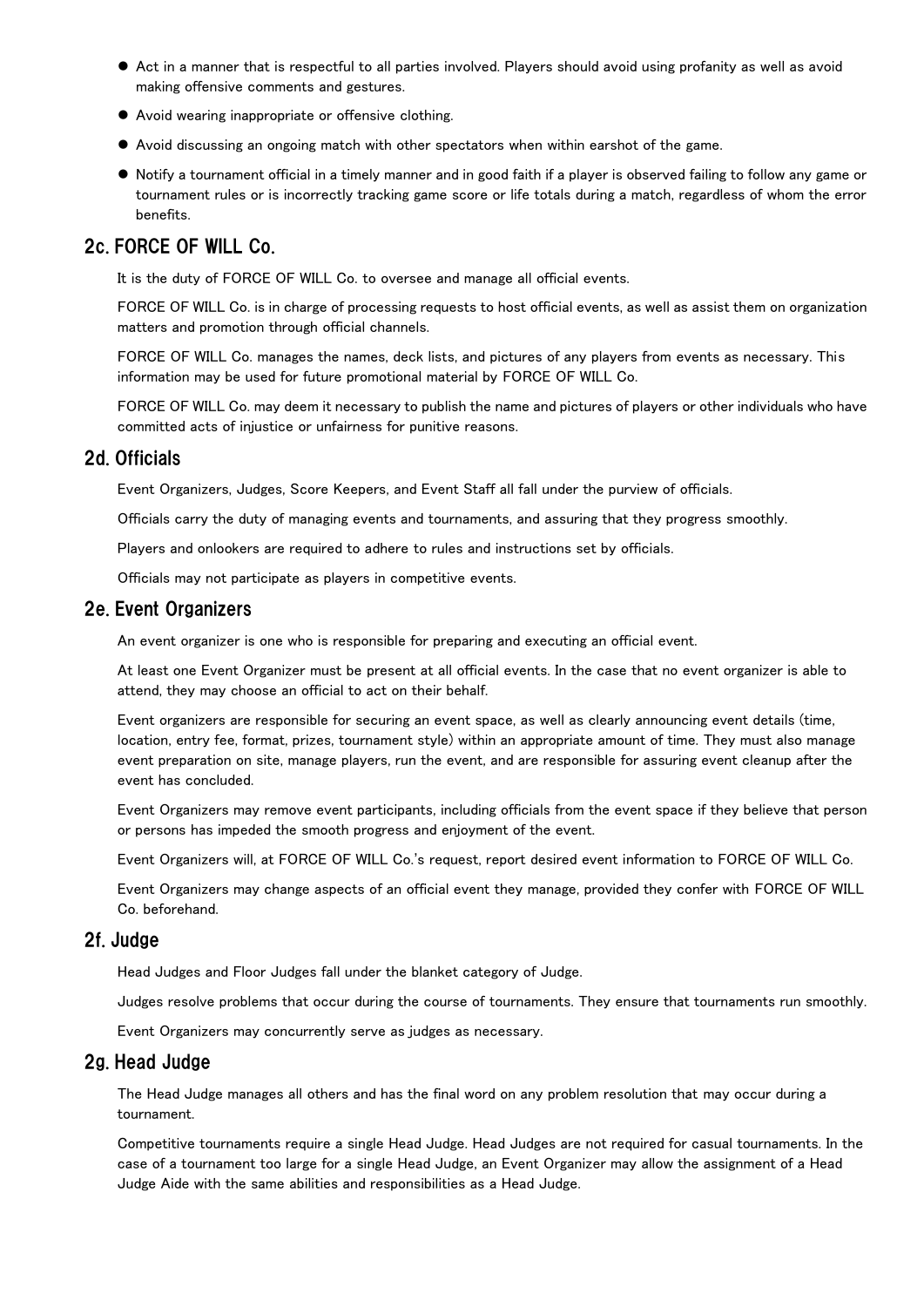In the event of a problem during a tournament, a Floor Judge is the first to resolve it, Head Judges may not interfere with this. If, after a Floor Judge's resolution, there has been a second appeal, the Head Judge is the one to give the final ruling. A Head Judge's resolution is final and may not be overturned during that tournament.

A Head Judge may remove players from the tournament and spectators from the event space if they believe that person or persons has impeded the smooth progress and enjoyment of the event.

#### 2h. Floor Judge

It is the responsibility of Floor Judges to resolve the problems that may occur during the matches of a tournament.

Both competitive and casual tournaments require one or more Floor Judges. A Floor Judge may not also be a Head Judge.

At a tournament with a Head Judge, a resolution proposed by a Floor Judge may be subject to a second appeal to the Head Judge by a player or other party involved in the resolution. The Head Judge's resolution overrules one made by the Floor Judge and cannot be overturned by Floor Judges.

At casual tournaments without a Head Judge, the Floor Judge's resolution is final and cannot be overturned.

At casual tournaments, a Floor Judge may also be a player. However, if there is another Floor Judge, it is recommended that the other unrelated Floor Judge resolve any problems that may occur where one of the parties is a Floor Judge.

The floor judge shall quickly and accurately perform a deck check on a player when the need arises.

It is the floor judge's responsibility to be on the lookout for rule infractions and resolve them in a quick and efficient manner.

#### 2i. Score Keeper

Score Keepers are responsible for keeping track of the match results of each player during a tournament.

Score Keeper is not a necessary independent duty during a tournament. In the case of Score Keeper absence, another official may keep track of the match results of each player.

Judges and Event Organizers may act concurrently as Score Keepers.

#### 2j. Event Staff

Event Staff are any non-Event Organizer, Judge, or Score Keeper staff assisting with the event. They help set up furniture, police the event, take photographs, and any other task that may be required of them to assist with the smooth progress of the event.

Event Staff are expected to follow the instructions of the Event Organizer. If necessary, Event Staff may be required to assist Event Organizers or Judges

#### 2k. Player

Players are people who have been allowed the ability to participate in tournaments and undertake matches with other players.

Players have the obligation to be respectful to other players and officials. They must play fairly in accordance with the rules of the game and obey any directions given by officials.

#### 2l. Spectator

Anyone present in the event space that is not an official or a player participating in the tournament is a spectator. Players who have been eliminated or who have chosen to withdraw from the tournament are spectators.

Spectators may observe the progress of the tournament and matches, so long as they do not interfere in any way with their progress. At a player's request to a Judge, spectators may be prohibited from observing that player's matches.

If a spectator observes a problem during a match, they may call a Judge over to resolve that problem. They may not have any communication with players other than to notify them of calling a Judge.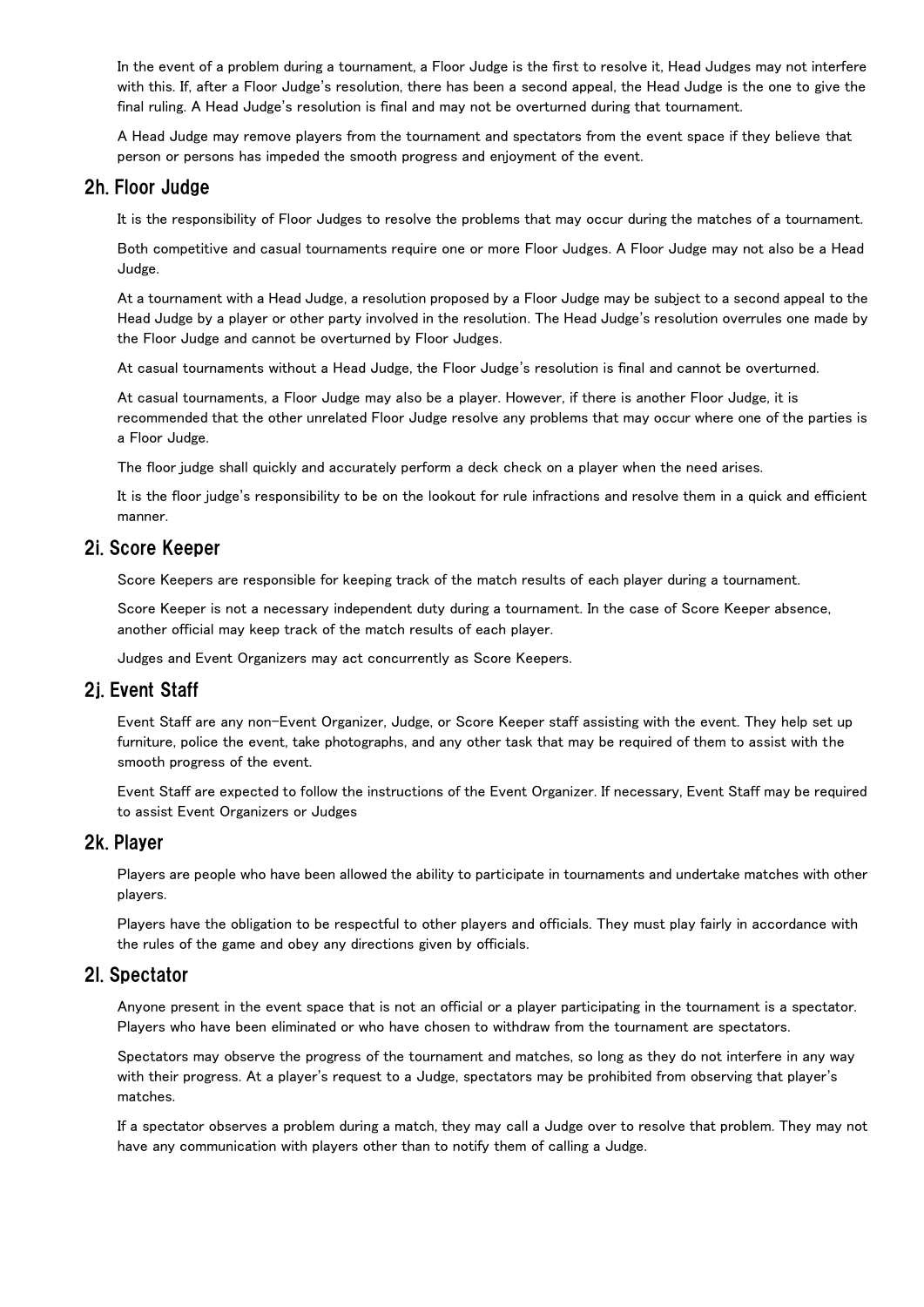# 3. Handling Suspensions

## 3a. Outline

If players or spectators violate the responsibilities outlined above or commit tournament infractions that result in disqualification they may be suspended by the Penalty Committee. The length of the suspension depends on several factors, including the severity of the infraction, the player's willingness to cooperate with the investigation, and player history.

If a violation comes to light after the event it occured at has concluded, the Penalty Committee may still carry out suspension. In this case, the suspension period starts from when the punishment is enacted.

Outside of events, FORCE OF WILL Co. and officials have the right to issue suspensions if a person is found to be interfering with event operations or management.

Suspensions received in any country apply to events in other countries as well.

Ex: A player suspended from Level 4 or higher competitive events in America is also unable to participate in Level 4 or higher events in Japan.

#### 3b. Suspension Period

Suspension lengths and common infractions that incur them are outlined below. The Penalty Committee may determine that the infraction does not fall into any of the categories and may issue a suspension for a length of time that they feel is appropriate.

#### 3b-i. Unbecoming Conduct: - 1 Year

- Unsporting Conduct: Cheating
- Unsporting Conduct: Severe
- Failure to Obey Tournament Official's Instructions
- $\bullet$  Obstruction of Investigation
- **Presence at Tournament Venue While Suspended**
- **Tournament Fraud**

#### 3b-ii. Conduct Unbecoming: Major – 3 Years

- **•** Theft
- **Harassment**
- Violent Behavior
- $\bullet$  Vandalism
- Severe Tournament Fraud

#### 3b-iii. Conduct Unbecoming: Severe – 5 Years or more

- Assault
- Severe Violent Behavior

# 4. Event Preparation

# 4a. Event Organizer Preparation

Event Organizers are responsible for guaranteeing a place for the event beforehand, determining the contents of the event, securing enough time for the event, and announcing all relevant details. They must also assign event staff in advance, set up in the event hall on the day of the event, and clean up after the event has concluded.

#### 4b. Player Preparation

Players are required to prepare the materials they will need for the tournament beforehand. This includes their deck, sleeves, writing implements, tokens, dice, and any other permitted accessories they may wish to bring.

If an Official believes that one or more items a player has brought for use in the tournament is indecent, improper for public display, or otherwise suspicious, that Official may ban that item from use in the tournament. If an Official believes that one or more items a player has brought for use in the tournament may give them an unfair advantage,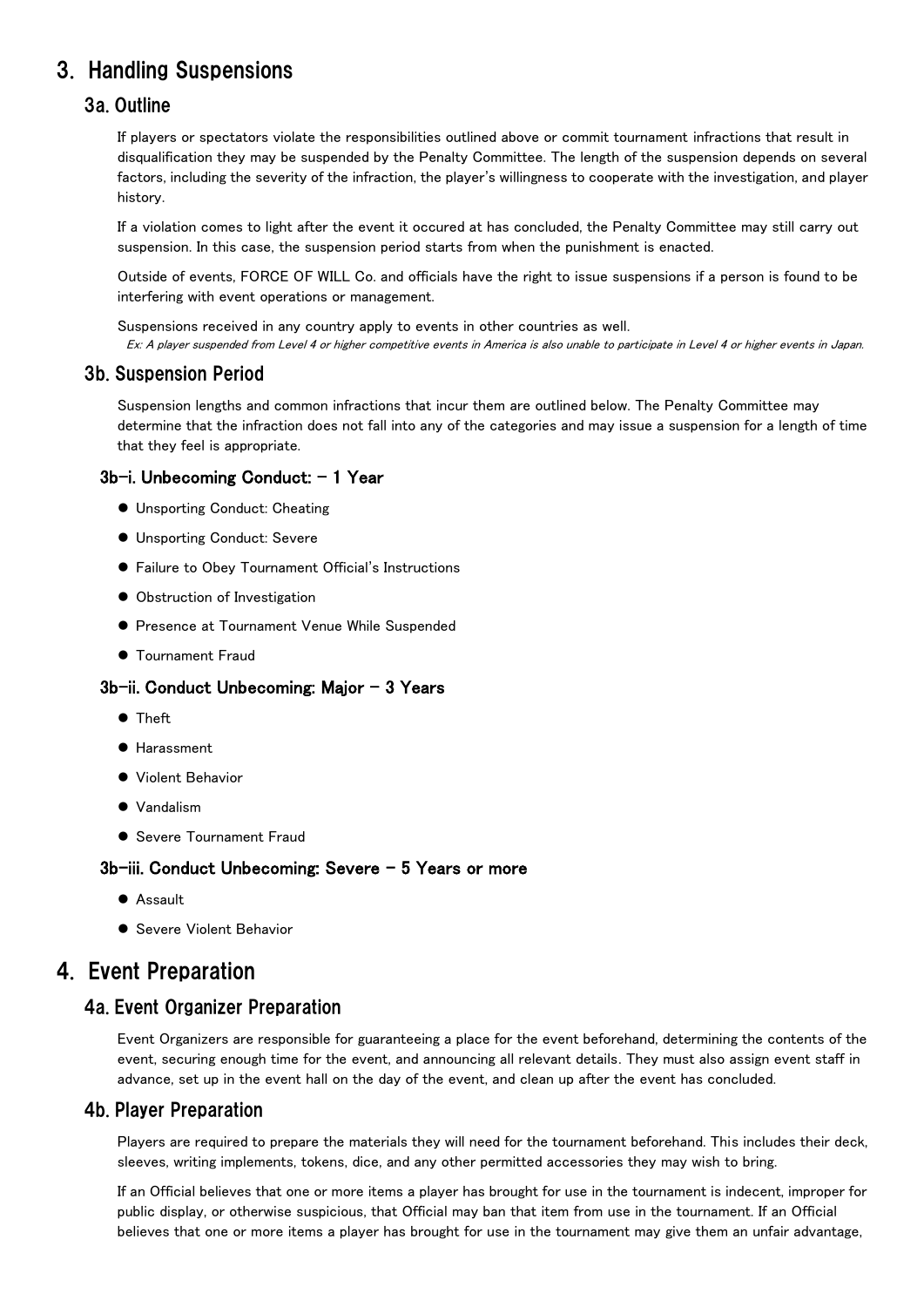such as through the use of markings such as words or symbols, they may ban that item from use in the tournament with a Judge's final approval.

#### 4c. Deck

If the player is participating in a constructed tournament, they must prepare a deck, magic stone deck, and J/ruler from cards that they own, as well as a side deck if one is approved for use at the event. The deck, magic stone deck, and side deck must adhere to the tournament's format (i.e. New Frontiers, Wanderer).

#### 4d. Suitable Goods

Players may only use official FORCE OF WILL Co. items for participation in tournaments. Fake cards may not be used, and replacement cards may only be used with Judge permission.

If a card displays any sort of damage that would make it unfit as suitable goods, a Judge may issue a replacement card that has the exact same information as the original card after checking the damaged original. If a replacement cannot be produced, treat an object with the original card's name written clearly on it as the original card.

Cards with certain writing on them, such as artist signatures or alterations to illustrations may be used with Judge permission, so long as they do not cover an extensive portion of the card's text. Alterations with writing, symbols, changes to card thickness, or any other such change that may provide an unfair strategic advantage on any part of the card is not permitted in tournaments.

Force of Will: When using a card with a Sealed Item ability. If that card requires affixing a portion of text to it, instead of affixing that text to that card with the Sealed Item ability, that player may instead keep that text portion separate and substitute it in as necessary.

#### 4e. Deck List

Event Organizers may request deck lists from the players attending that event. If the event is a competitive tournament, the Event Organizer must obtain a deck list from every player.

For constructed format events, players have a fixed amount of time to fill out a comprehensive deck list including the names of all cards in their deck, magic stone deck, side deck, and their J/ruler as well as the quantity of each card. Usually, a paper form is used, but an Event Organizer can choose to substitute in an electronic form if they are able.

For limited format events, players fill out a form detailing each card they received, then records which of those cards they use in the deck they build from their limited card pool. For limited sealed events, see [Appendix: Sealed Deck Registration].

#### 4f. Sleeves

The use of card sleeves to protect cards is approved.

The number of sleeves over one card has no set limit. However, if the amount of sleeves is in any way a hindrance a Judge may rule that the player needs to remove sleeves until the cards are more easily manageable. The number of sleeves over cards belonging to a group (deck, magic stone deck) must be the same for each card.

Both clear and opaque sleeves can be used. Clear sleeves are defined as sleeves that are clear on all sides, that allow most or all detail of the card within to be seen. In competitive tournaments, cards must be sleeved in opaque sleeves that do not obstruct any information on the front of the card and completely cover all information on the back of the cards, such that no distinction between face down cards can be made. Sleeves that obstruct any part of the front of a card cannot be used.

As a general rule, cards that are part of the same group (deck, magic stone deck) should have backs that are indistinguishable from one another, even after being sleeved. A Judge may assign a penalty to a person who has cards of a same group with sleeves that are distinguishable from one another.

Cards not belonging to the same group may have sleeves that differ from one group to another to make recognizing which is which, easier.

Force of Will: The main deck, magic stone deck, extra deck, rune deck, and J/ruler may all use sleeves that are different from each other group, so long as each group has sleeves congruent with itself. However, as they both you similar types of cards, the main deck and extra deck must use the same sleeves. At competitive tournaments, it is highly encouraged for players to put their main deck, magic stone deck, extra deck, and rune deck in different sleeves. It is recommended that J/rulers are sleeved in double-sided clear sleeves.

Caster Chronicles: The deck and extra deck may all use sleeves that are different from each other group, so long as each group has sleeves congruent with itself.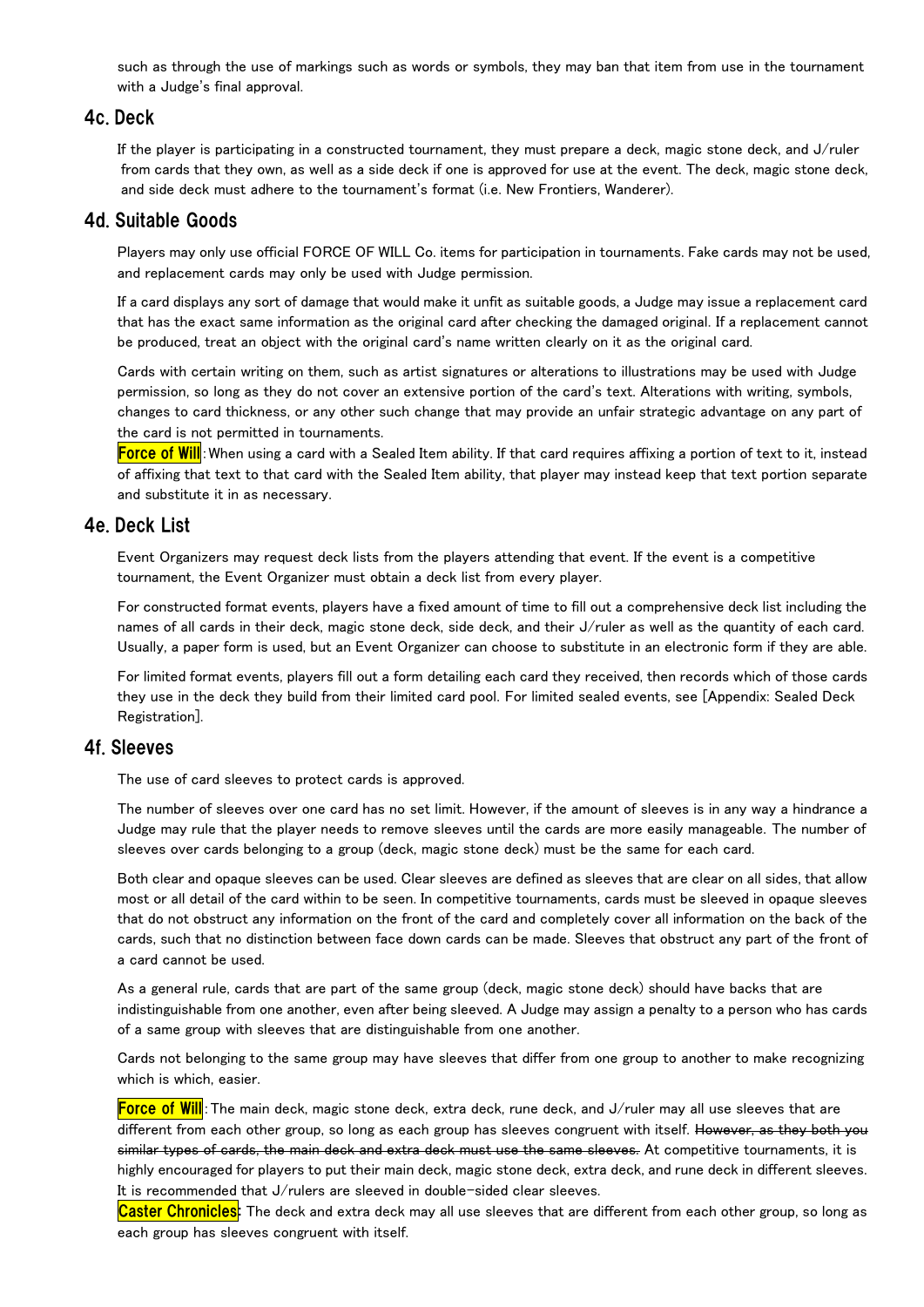# 4g. Tokens

Games may require one or more players use tokens and a player's deck may include cards that necessitate tokens. If either is the case, players should prepare objects that can be used as tokens in advance.

Tokens must be objects that can represent the same information that cards have (card orientation, front/back). If this information cannot be easily determined with a specific object, a judge may rule that object as illegal for use as a token. In such a case, Judges may provide alternate objects as substitution.

# 4h. Dice

Games may require one or more players to use dice and a player's deck may include cards that necessitate dice. If either is the case, players should prepare six sided dice in advance.

Dice must be evenly six sided, easily read, and produce a variable of between 1-6 a relatively even amount of times. The use of any modified, custom, weighted or otherwise altered dice that may give an advantage to a player will incur a penalty by a Judge.

# 4i. Writing Implements

Players must bring a writing implement for filling out event forms and for game notes.

## 4j. Other

Games may require one or more players to use counters and a player's deck may include cards that necessitate counters. If either is the case, players should prepare some small objects that can be used as counters in advance.

# 4k. Electronics

During a tournament match, electronic device with no wireless functions (such as a calculator) may be used to take notes. However, the display face of the device must be visible to all players during every point of the match. This includes when you are operating the device. If this device is ever used during a match without the displace face being visible to all players, then that device is disallowed from use for the tournament.

Officials may disallow the player use of electronic devices that they believe could be used to gain an unfair advantage.

# 5. Handling Higher Level Tournament Invitations

# 5a. Outline

Invitations to higher level tournaments may be awarded as a prize at select tournaments. If a person who earned an invitation wishes to decline it, or is revoked the right to it by disqualification, the invitation is terminated and the position becomes vacant. Invitations lost these ways are not passed down to the next ranking player at tournaments and the position is made vacant.

# 5b. Handling Declined or Revoked Invitations

If a person who earned an invitation wishes to decline their it, that invitation is terminated and the position is made vacant.

If a person who earned an invitation is disqualified at a tournament, the invitation they earned at that same tournament is revoked and the position is made vacant.

If a person who earned an invitation is suspended, all invitations that person has earned are revoked and those positions are made vacant.

If a person has earned multiple invitations, only one of the superior invitations is counted and the rest are considered vacant. Even if there are multiple invitations with travel expenses support included, travel expenses will only be covered a single time.

Ex. If you had earned *"*Higher Level Tournament Invitation (Invite A)*"* and *"*Higher Level Tournament Invitation with Full Travel Expenses Support (Invite B)*"*, only Invite B would be counted. Invite A would be treated as vacant.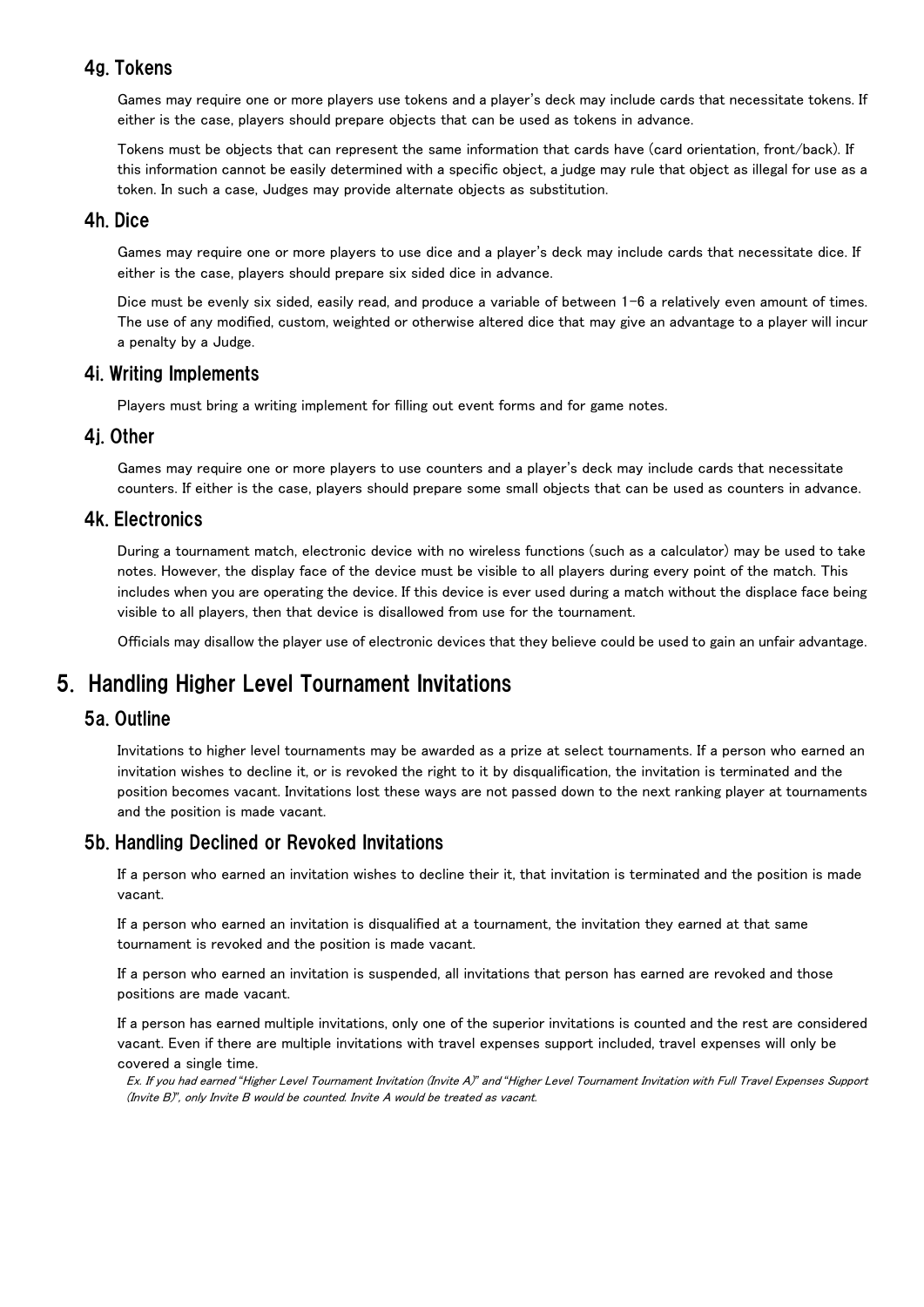# 6. Tournament Progression

## 6a. Outline

To begin each round, tournament officials reveal the tournament pairings for that round. Tournaments progress in matches based on these pairings each round. The type of tournament being run dictates how player rankings are to be determined.

## 6b. Tournament Formats

Tournaments can be run in one of four formats; "Single Elimination", "Double Elimination", "Swiss Rounds (No Finals)", "Swiss Rounds (With Finals)"。All tournament formats require multiple rounds. Each round pairs players together to determine the matches for that round. The tournament progresses in accordance with the progress of the matches.

#### 6b-i. Win without playing

Any player who gains a win without playing, does not participate in a match that round. Instead, they are treated as having won their match for that round.

#### 6b-ii. Single Elimination

Any player who loses a single match is made to withdraw from the tournament.

Each round, players play a match against the other player in their designated pair. A player who loses a match is removed from the tournament. The final player remaining in the tournament is the winner.

At the beginning of each round, all remaining players are randomly made into pairs and play a match. If any round does not contain an even number of people to be made into pairs, that odd person out (who has been randomly selected via the randomly assigned pairings) is assigned a win without playing.

#### 6b-iii. Victory Points and Swiss Matching

Tournaments that use the swiss format for matching assign players victory points each round based on that player's outcome for that round.

- Match victory (Including win without playing): 3 Points
- Match draw: 1 Point
- $\bullet$  Match loss: 0 Points

When performing swiss matching for rounds, it is best to match up those that have won with others who have won as much as possible. Moreover, pairings should be formed of two persons who have not yet played in a match with each other during the course of the swiss rounds of the tournament. If there are more than two people with similar victory point scores, assign the pairs randomly from within that group of similarly scored players. If there are an odd number of players, choose a player with a low victory point total and who has not yet received a win without playing, to receive a win without playing. If there is more than one player who could be chosen for a win without playing, choose which one receives it randomly.

#### 6b-iv. Double Elimination

Players with less victory points than the designated total, are eliminated from the tournament.

Event Organizers announce the number of rounds until the end or a remaining number of players (or both) once participating player numbers have been affirmed.

This format uses swiss matching.

At the end of each round, players who have a victory point total lower than ([number finished rounds-1]X3) are eliminated from the tournament. Once the tournament reaches the number of rounds the Event Organizer announced or when it reaches the number of remaining players the Event Organizer announced, the tournament ends and the rankings are decided.

An Event Organizer may choose to end the tournament once there is only one remaining player who has not lost a single round.

#### 6b-v. Swiss Rounds (no finals)

Event Organizers announce the number of rounds until the end once the number of participating players has been affirmed. For the recommended number rounds, see Appendix: Recommended Number of Rounds.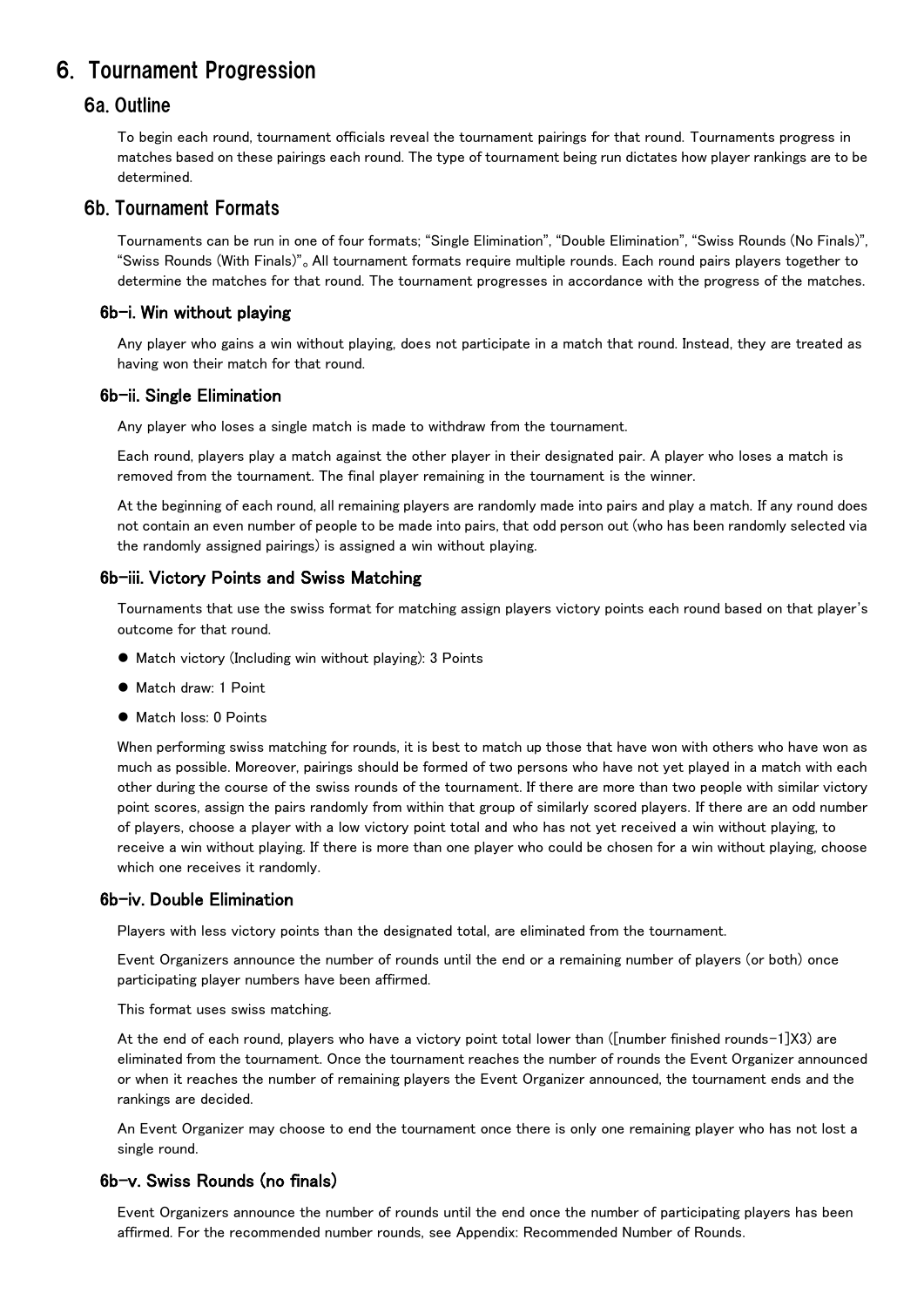This format uses swiss matching.

The tournament ends after the set number of rounds has been reached. Rankings are decided at this time.

An Event Organizer may choose to end the tournament once there is only one remaining player who has not lost a single round.

#### 6b-vi. Swiss Rounds (with finals)

Event Organizers announce the number of rounds until the end once the number of participating players has been affirmed. For the recommended number rounds, see Appendix: Recommended Number of Rounds.

This format uses swiss matching.

The swiss rounds end after the set number of rounds has been reached. Rankings are decided at this time. Then, all players not in the Top 4 or Top 8 are eliminated from the tournament. The remaining players engage in either single or double elimination for the finals. 3 game matches are single elimination, 1 game matches are double elimination.

For single or double elimination finals pairings, see Appendix: Finals Matching and Progression.

#### 6b-vii. Player Arrangement Control

Event Organizers may wish to know which players take the first turn of each of the first games of each match. If this is the case, they may request this information of players, provided the Event Organizer provides a method to do so. Players are obligated to record whether or not they took the first turn on the first game of each of their matches if requested by the Event Organizer.

If the proper arrangements have been made, and players have been recording whether or not they took the first turn on the first game of each of their matches, then the following method is to be employed. After players are paired off for each round, the player who has taken the first turn of the first game fewer times during the course of the tournament is the one to go first for the first game that round. For the first round of the game, and in the case of ties, the first turn player of the first game is decided randomly. Random selection does not allow a player to choose to go first or second in the first game of the round. They must go first if they are selected.

If officials are able to manage player turn order via computer, then they may announce who will take the first turn of the first game for each pairing, provided that the Event Organizer decided (randomly) who would take the first turn of the first game for each pair beforehand.

In a swiss round format tournament with finals, when the tournament switches over to single elimination finals, the first turn player for each pair for the first game in the first round of the finals is chosen by the player among each pair who has the higher swiss ranking from the tournament

#### 6c. Match Format

Each tournament round is decided by matches. Matches consist of one or more games. Event Organizers choose beforehand what kind of match format the tournament will use. This cannot be changed during the tournament.

If a game in a match that ended in a draw because of (being out of time), that game is treated as having not happened.

#### 6c-i. Side Deck

In match formats where a side deck is permitted, players may prepare a small stack of cards separate from your deck and magic stone deck to exchange cards with. This separate pile is referred to as the 'side deck'. Cards in the side deck may be exchanged with cards you are using in your deck and other game resource piles, depending on the game.

The number of cards allowed in a side deck and the kind of cards allowed in it differ depending on the game. In limited formats, a player's side deck is any cards they have that they were not able to put into their deck or other similar game resource piles.

For constructed formats, the side deck still counts against a player's maximum use of cards with the same name (what this number is, is determined by the game), just like any cards in a deck.

Force of Will: For ruler cards, Players may not have more than one copy of any ruler card with the same name between their side deck and ruler area. The only exception to this is if two cards have the same name on their ruler side, but a different name on their respective J/ruler sides. All other cards follow the rules for card maximum outlined in the Comprehensive Rules.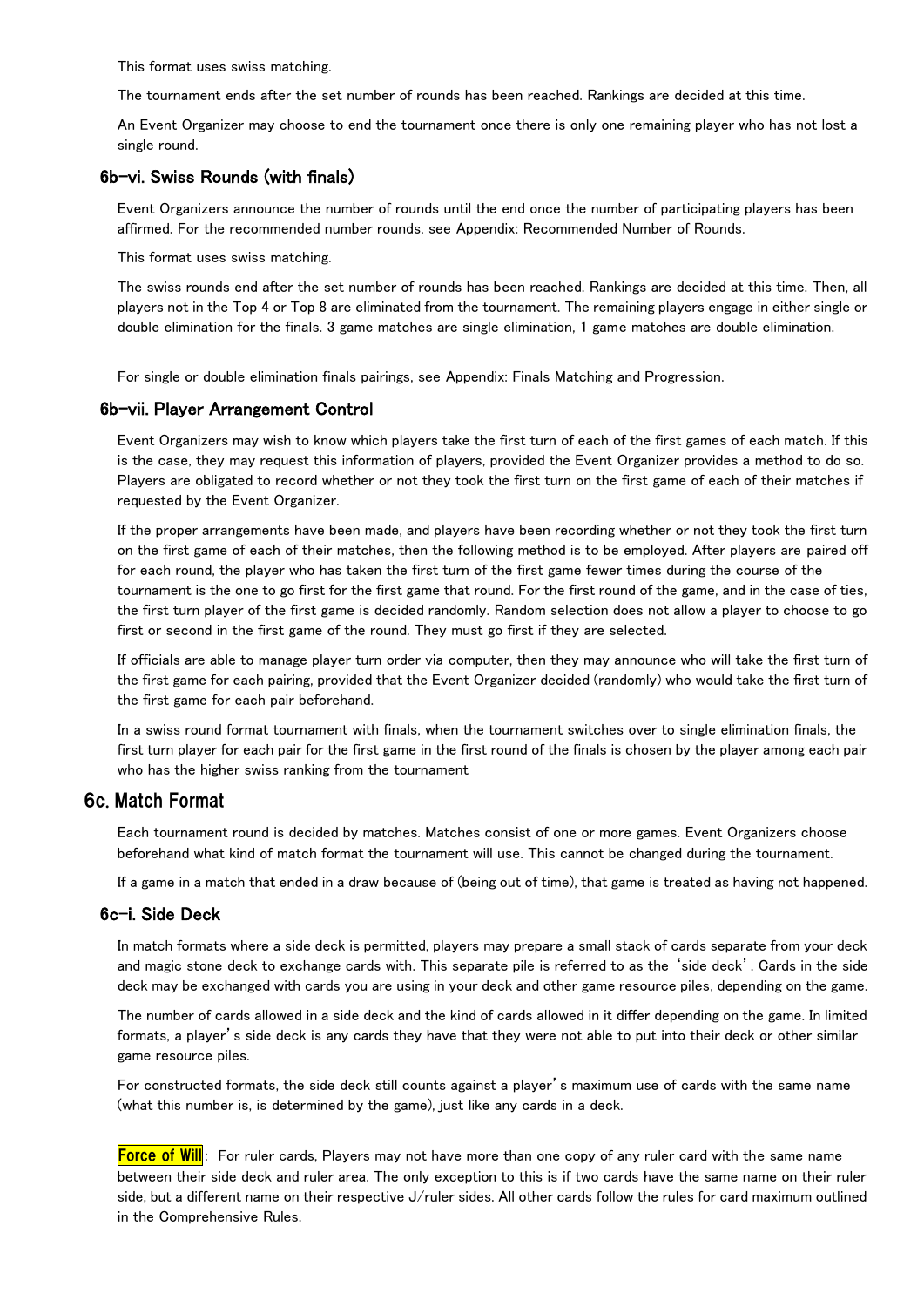For constructed formats, while constructing one's deck, effects of a card that change how many copies of a certain card or cards you may use, apply to both one's deck and side deck.

Ex: "You may have any number of copies of cards of Type A in your deck." This means that one may include any number of cards of Type A in both their deck and side deck.

Ex: "You may only have one copy of this card in your deck." This means that one may include only a single copy of the card with this ability between both their deck and side deck.

For constructed formats, while constructing one's deck, effects that specifically prohibit or limit certain card combinations apply to only one's deck and not their side deck.

Ex: *"*You may not have more than one copy of cards of Type A in your deck.*"* This means that one may not include more than one copy of any card of Type A in their deck, this restriction does not apply to their side deck.

Ex: *"*You may not have cards with Ability A in your deck as long as this card is in your deck.*"* This means that one may not include any cards with Ability A in their deck if a card with this ability is in their deck, this restriction does not apply to their side deck.

When exchange cards with your side board, the following rules must be abided by. Decks must still abide by rules for deck construction, even after exchanging cards with a side board.

 For constructed formats, you may remove any number of cards from your deck and replace them with cards from your side deck. After doing so however, the number of cards in your side deck must be the same as it was at the start of the match.

Force of Will: In constructed formats, one may prepare a side deck of up to fifteen cards. In addition to the deck, you may also include ruler and magic stone cards in your side deck and exchange cards in the side board with your magic stone deck, extra deck and ruler. You may not exchange the cards in your rune deck. If you exchange rulers, you do not reveal your exchanged ruler until the end of exchanging cards.

Caster Chronicles: This game does not use a side deck.

 In limited formats, you may remove any number of cards from your deck and replace them with any number of cards from your side deck. Before or after exchanging cards with the side deck, the side deck does not need to maintain any specific amount of cards. Any cards provided by an Event Organizer may also be exchanged with the side deck.

At the start of each round of a tournament, one's deck and sideboard contents must be identical to their contents at the start of the tournament. For casual limited format tournaments an Event Organizer may choose not to use deck lists and allow your deck and side deck to be different at the start of each round as long as all the cards were cards you pulled as part of the limited format event.

#### 6c-ii. Determining First Turn Player

For the first game of any match a randomly chosen player takes the first turn. Randomly chosen players cannot choose to go first or second, if they are the one selected through the random method, they must go first.

From the second game onward in each match, the player who lost the previous game may choose whether to go first or second for the next game in the match. If the last game was a nonconsensual draw, the player to go second that game becomes the first turn player for the next game in the match. If the last game was a consensual draw, the player to go first in that game remains the first turn player for the next game in the match.

#### 6c-iii. 3 Game Match (with side deck)

Players play up to a maximum of three games per match. The first player to win two of the three games, wins the match.

Cards may be exchanged with those in one's side deck after the conclusion of the first game in a match.

#### 6c-iv. Force of Will: 1 Game Match (with side deck)

Players play one game per match. The player to win the one game, wins the match.

After both players are seated and present their side decks, they both reveal their rulers. Then each player may exchange cards with their side deck. However, if a player exchanges their ruler, only another face up ruler card is permitted.

For competitive tournaments, it is recommended that this setup is used.

#### 6c-v. 1 Game Match (without side deck)

Players play one game per match. The player to win the one game, wins the match. Side decks are not used.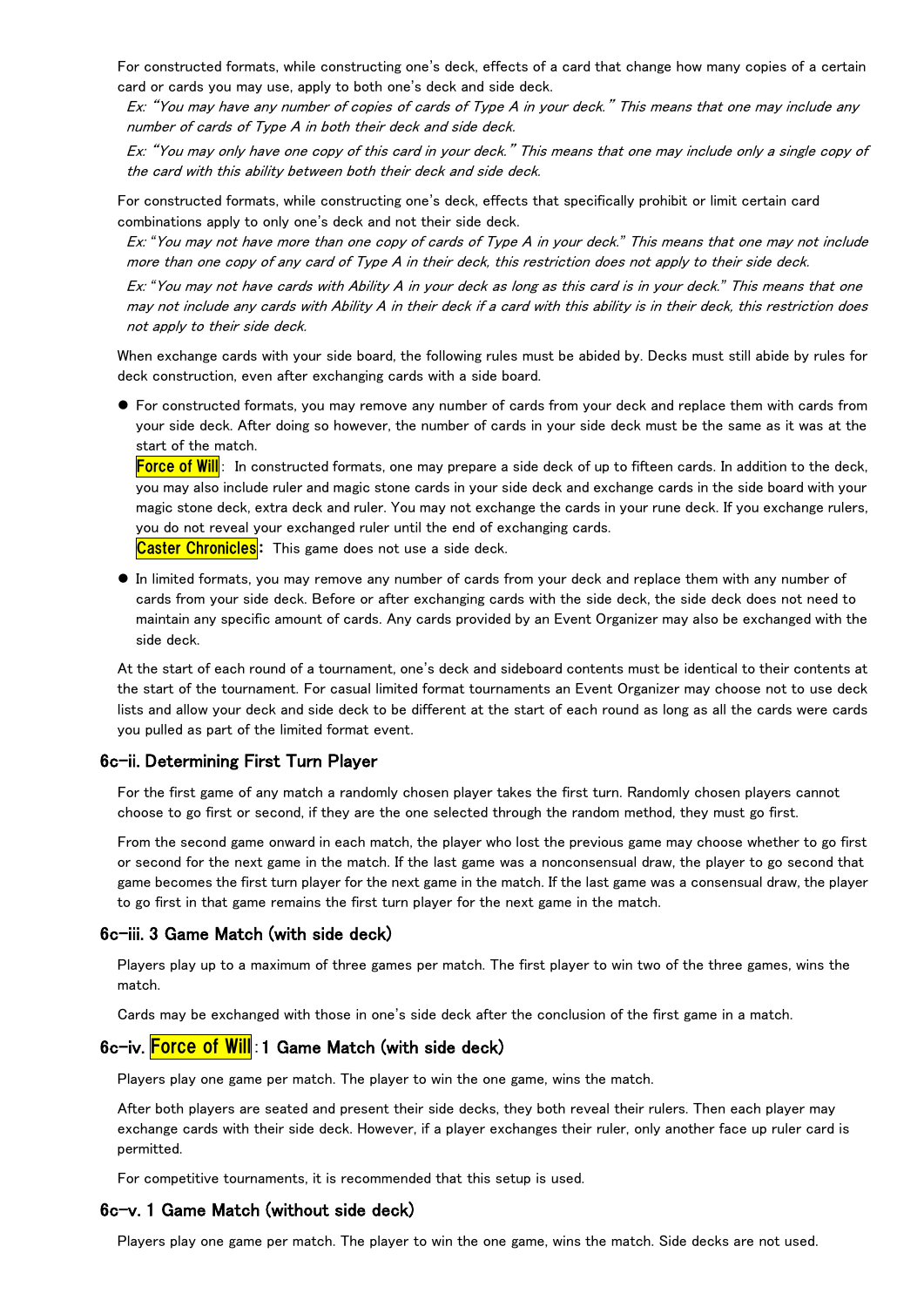**Force of Will**: This setup is only to be used for casual tournaments.

#### 6d. Swiss Rankings

When using switch matching for a tournament's rankings, follow the steps listed below.

- **Victory Point Totals: Players with higher victory point totals are ranked higher**
- Opponents**'** match-win percentage average: For tiebreakers, the player with the greater opponents' match-win percentage average is placed higher. To calculate the opponents' match-win percentage average, you must calculate all the players' match-win percentages. A player's match-win percentage is found by taking the [accumulated match points] and dividing it by the [number of rounds participated in times 3]. The average match-win percentage of all opponents a player has faced becomes that players "opponents' match-win percentage average". Rounds won without playing are excluded from the calculation. If a match-win percentage is less than 0.33, it is calculated as 0.33.
- Opponents**' "**opponents**'** match-win percentage average**"** average: In the case of two players having the same opponents' match-win percentage average, calculate the match-win percentage of each player's opponents' opponents using the same calculation found in "Opponents' match-win percentage average" above. The player with a higher value is placed higher. Rounds won without playing are excluded from the calculation.
- After all these steps have been taken, if a higher ranked player still cannot be decided, then those players in question are ranked the same. If there still needs to be a distinction of which player is placed in the higher ranking position, choose that player through a random selection method.

#### 6e. Withdrawing from Tournament

During limited format events, aside from when players are choosing their cards, players may withdraw from the tournament at any time.

When withdrawing from a tournament, a player must report their withdrawal to an official via an official approved method. Players who have withdrawn from a tournament are not matched with anyone during any rounds following their withdrawal. If a player withdraws from a tournament after a round's pairings have already been assembled, that player is treated as having conceded that match to their opponent.

# 7. Match Progression

## 7a. Match Preparation

For each match, players move to their designated table and play a match against their designated opponent.

After being seated, players present their deck and (if they are using one) their side deck to their opponent. From this point onwards, players may not move their deck or side deck off the viewable space of the table. Players may not place other cards on the table or where their side deck is kept. (With the exception of promotional cards distributed at the event.)

#### 7b. Game Preparation

Each game adheres to the following preparation steps.

- 1. **Force of Will**: Each player presents their ruler, if this is a single game match with side decks.
- 2. Players may exchange cards from their side board if the first game of a three game match has concluded or if it is the preparation of a single game match.
- 3. Force of Will: Each player presents their ruler.
- 4. Each player shuffles their own deck and presents it to their opponent. Once players present their deck to their opponent, the deck's contents are fixed and cannot be altered. Players should confirm there deck contents are correct during this time, within a span of three minutes.
- 5. Players then shuffle their opponent's deck. In a competitive tournament, this action is required.
- 6. The first turn player is determined.
- 7. Players perform the first steps of the game, redrawing cards in their hand and the like. After these processes the game is considered "started".
- 8. The game begins.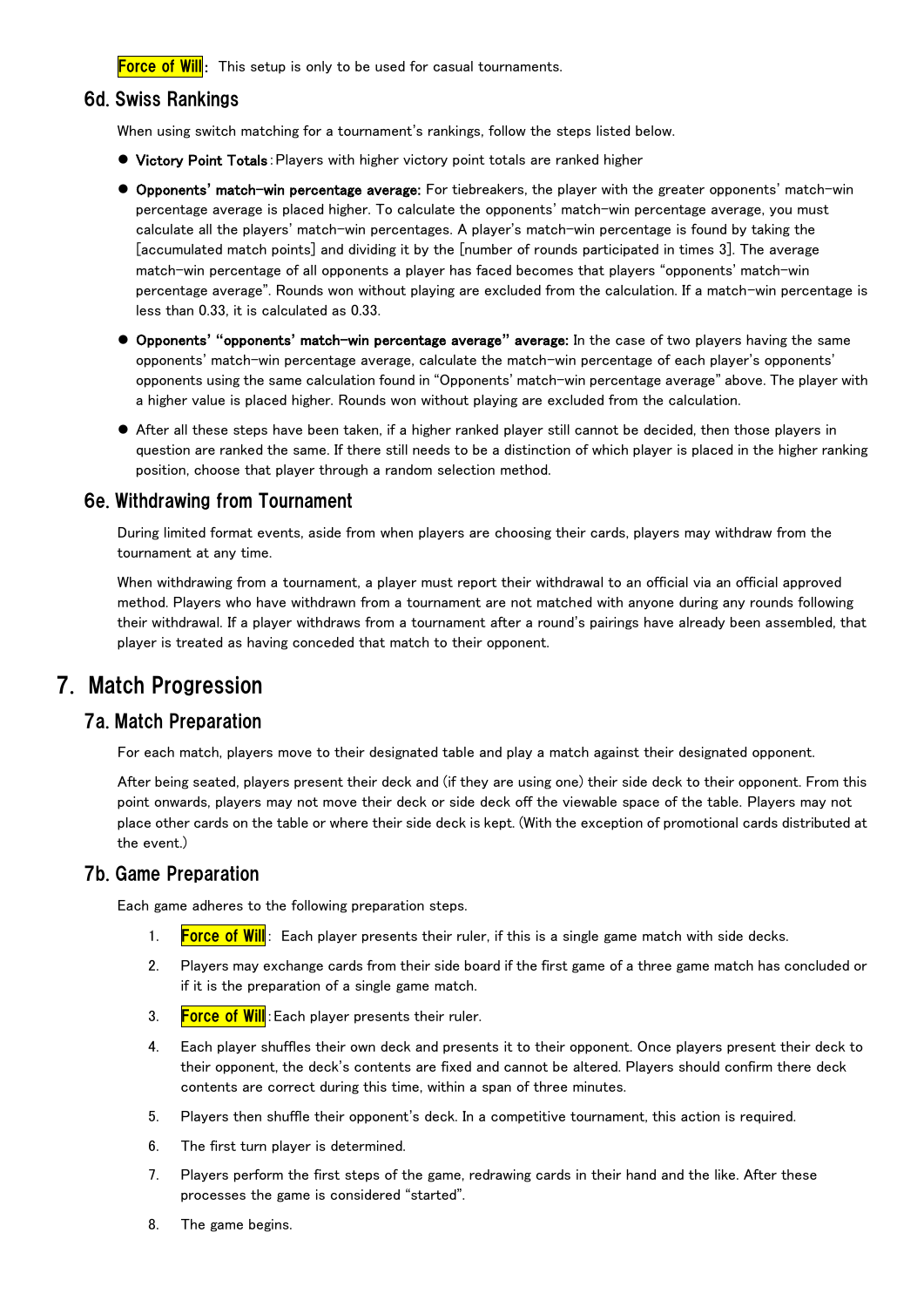# 7c. Finishing a Match

Upon a match's conclusion, players must report the match results via the approved method to an official as quickly as possible.

If time has run out for the match and the match has not concluded, the current turn player finishes their turn. Then three more turns occur after.

If, after the event above, a winner cannot be decided and that round is not a single elimination, a play off, or the final round of a swiss round of a Level 3 or higher competitive event, that game ends in a draw.

During single elimination, a play off, or the final round of a swiss round of a Level 3 or higher competitive event, when the time for a match has run out and a winner has not yet been decided, follow the steps listed below.

- If it's a three game match format, and one player has won a game and the other player has not, that player with the previous victory in the match wins the match.
- If a winner cannot be chosen via the above information, a winner is selected based on different variables depending on the game title the current game is being played with. If the specified variables are the same between both players, the game continues with a Judge presiding over the game. Once the game reaches a specified variable, the player with a higher life point total is declared the winner.
- If there is currently no game in progress and both players in the match have the same number of game wins within said match, a new game begins with a Judge presiding over it. In this game, each player takes three turns. Afterwards, the players compare the relevant variable and a winner is decided accordingly. If, after both players have taken three turns, the variable is the still the same for both players, the game continues until the first difference in that variable, at which point, a winner is determined.

Force of Will: Compare life point totals. The player with the higher life point total is declared the winner. Caster Chronicles: Compare the remaining number of orbs. The player with the higher remaining orb total is declared the winner.

# 7d. Consensual Tie

Players may, at any point in a match, end the match in a draw if both players agree and have obtained judge approval before ending the match. If the tournament uses a three game match structure, treat this tie as both players having one game each.

Players may, at any point of a game, end that game in a draw if both players agree to do so. After both players agree and the game ends in a draw, that game becomes such that it was never played and a new game begins with the same first turn player as the game that was chosen to be ended in a draw.

# 7e. Damaged/Missing Card

During the course of the game, if a non-intentional accident occurs such that a card becomes damaged or torn. A judge may issue a substitution card to replace and be treated as the same card as the one that was damaged or torn.

Substitution cards must have the card's name, cost, text, and any other necessary information written on it by a judge. It must also include the judge's signature and the date. If a player is using a substitution card, that player must inform their opponent before each match begins. When that card would be in a hidden zone, the substitution card is used. When that card is in a public zone, the substitution card should be swapped out for the damaged card.

If, prior to a match, a player discovers that a card in their deck (not a side deck) is missing, they must search for that card or find a replacement during the game preparation time. If that player cannot do this, they lose that game. If the tournament is a three game match format, the player then has up to five minutes to find the card or a suitable replacement during the next game's preparation. If they still cannot, they lose that match. Substitution cards cannot be issued for missing cards.

If, prior to a match, a player discovers that a card in their side deck is missing, they must search for that card or find a replacement during the game preparation time. They may also choose to play the rest of the tournament without that card in their side deck. If the event is a competitive tournament, that player may also choose to lose that game. If they do, they may search for the missing card for up to five minutes during the next game's preparation.

# 7f. Record

For the sake of recording information, players may use paper or a similar substitutionary item to record information and refer back to it. Players may not refer to information during a match that was not recorded during that match.

It is the responsibility to record critical game relevant information during the progression of each game.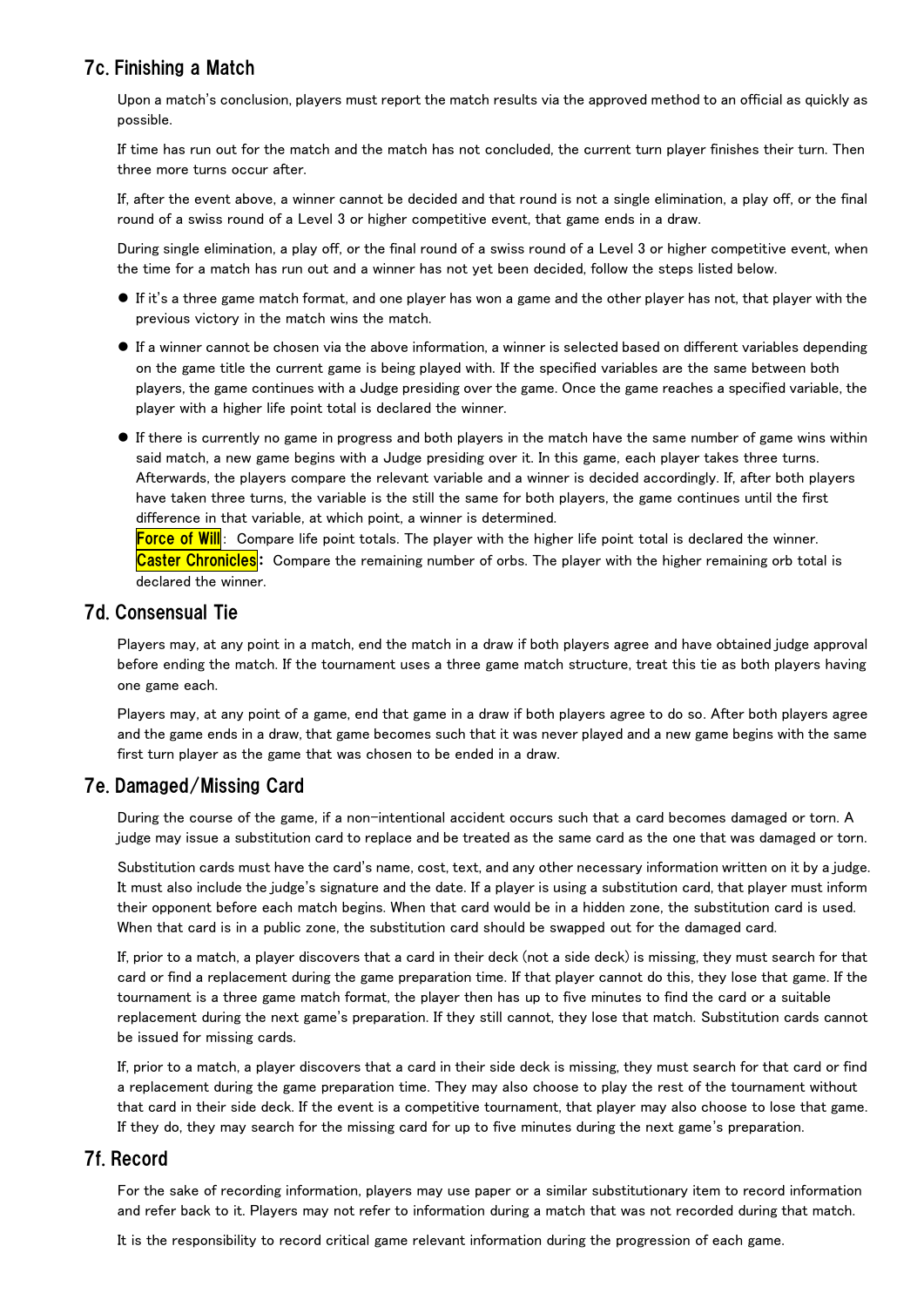**Force of Will**: Players must keep track of, and record their own life points.

Players may record information during the deck construction of limited events, however they may not do so during drafts.

# 8. Game Progression

#### 8a. Shuffling

If, during preparation or during a game, there is an instruction to shuffle (randomize card order) a deck or group of cards, players must do so in an appropriate way. When doing so, it should be done such that no player, including the one shuffling, does not know the order or position of any of the cards within the shuffled deck or pile.

After a player shuffles their deck or pile of cards, their opponent has the right to shuffle that deck or group of cards once. After they have exercised this right, shuffling concludes.

Pile shuffling does not count as proper shuffling, as it does not truly randomize the order of cards. It is only recognized as counting the number of cards.

#### 8b. Communication

During each game, players have the responsibility to communicate with each other clearly and sufficiently, so as to ensure each game runs smoothly. If a game progresses to an undesirably slow or fast pace, players should seek to do what is necessary to return the game to a proper pace.

During a game, information that cannot be checked visually (the current phase, number of produced will, current amount of damage a card has been dealt, etc.) or when applying a calculation or effect (how many kinds of a specified card are in a certain zone, card status, etc.), are treated as information revealed to all players. If a player's opponent requests information regarding such things, that player must answer them as accurately and correctly as possible.

If a player's opponent requests information of a card or cards that are not public/revealed (a card revealed when being added to a player's hand, etc.), that player is not required to inform them of that information. However, that player may not mislead or misinform them about that information.

If players are requested to provide information to a judge, they must provide that information as accurately and correctly as possible.

## 8c. Procedure Simplification

Players have the mutual responsibilities to ensure that both players understand what is happening at any given point of action in the game. I at the request of their opponent, a player should clearly explain an action that their opponent does not understand. Players may request careful handling of a problematic action.

As long as it is recognized by both players, actions in a sequence may be performed without going through the actual motions of performing them to save on time, while applying the ultimate results of this sequence. (Ex. Banishing a card through an activate ability, then paying the cost of an activate ability to return it to the field, banishing it again, etc. up to an arbitrary number of times.). An opponent may choose to respond to a part of the actions in such a sequence. If they do, perform all relevant parts of the sequence first leading up to that player's response.

# 9. Formats

#### 9a. Outline

Formats are rules that dictate how a deck must be constructed in tournaments. Prior to the commencement of an event, the Event Organizer must announce the format of said event.

#### 9b. Constructed Formats

In constructed formats, players use cards they own to create a deck adhering to the rules of deck construction, and bring that deck to the event. They use this deck to play against other players in the event.

#### 9b-i. Legal Sets and Banned Cards

In constructed formats, only cards from certain sets may be used. Additionally, certain cards may be banned (players may not use any copies of banned cards) or restricted (no more than one copy of a restricted card may be used in a deck).

If a card in a disallowed set has the same name as a card in an allowed set, that card may be used.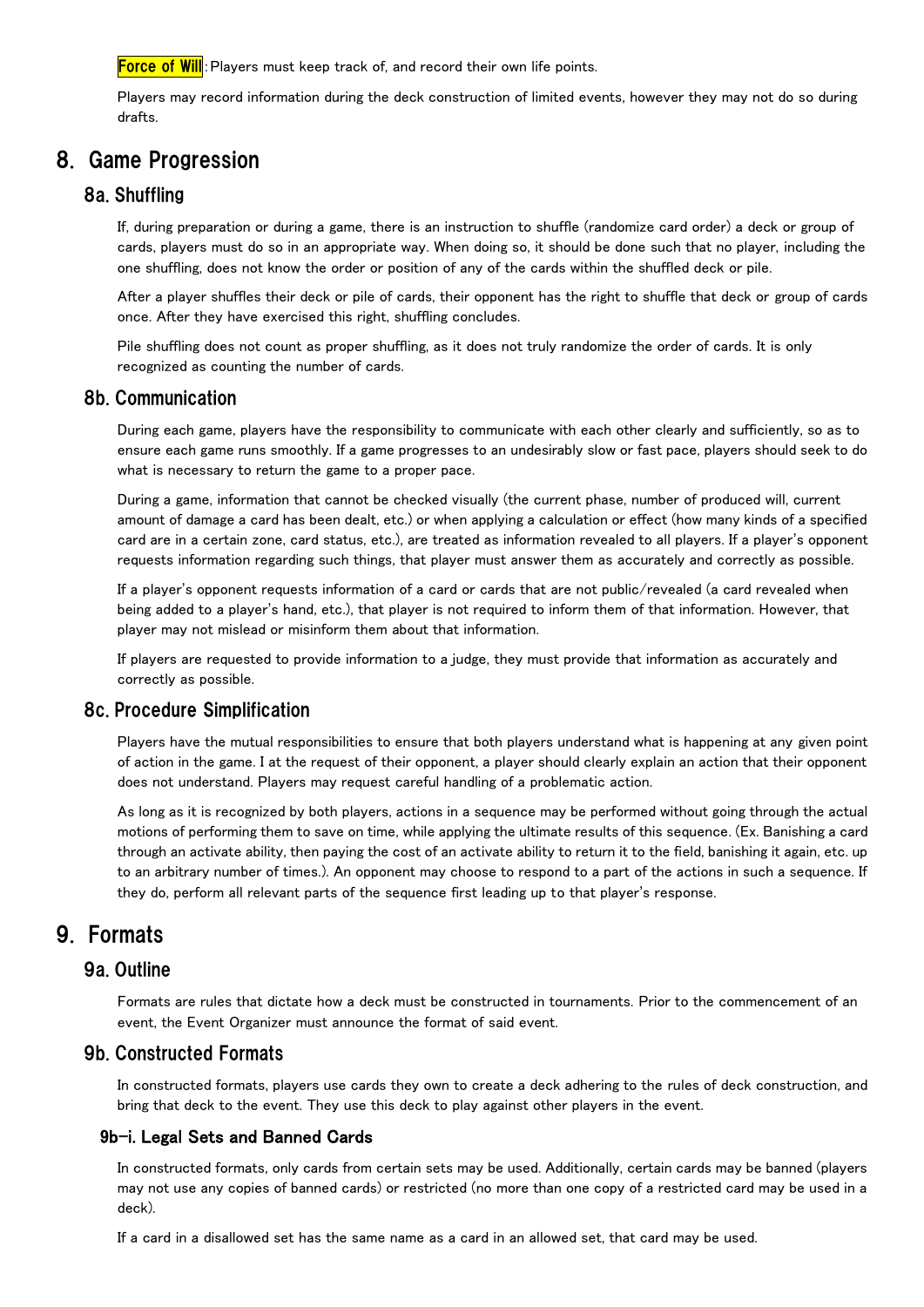## 9b-ii. Force of Will: Force of Will TCG Constructed Formats

- New Frontiers: Only cards from the two most recent clusters are permitted Banned cards:《Otherworld Dreams》, 《True Blade of Spirits》, 《Speaker of Eternal Night/Scheherazade of the Catastrophic Nights》, 《The Distortion of Time》, 《Spirit Stone》
- Wanderer: All cards from the Grimm cluster onwards are permitted. Banned Cards: 《Tell a Fairy Tale》, 《Law of Silence》, 《Morgiana, the Wise Servant》, 《Pumpkin Witch》, 《Whisper from the Abyss》, 《Laevateinn, the Demon Sword》, 《The Cheshire Cat's Assistance》, 《Horn of Sacred Beasts》, 《Change the World, Orb of Illusion》, 《Pricia, True Beastmaster/Reincarnated Maiden of Flame, Pricia》, 《Griphon, Racing Across Darkness》, 《Demonic Dead》, 《Severing Winds》, 《Guinevere, the Jealous Queen》, 《Speaker of Eternal Night/Scheherazade of the Catastrophic Nights》, 《True Blade of Spirits》,《Otherworld Dreams》, 《Faerur's Spell》, 《Gretel》
- Origin: All cards in sets that have gone on sale thus far and all PR cards distributed thus far are permitted. Banned Cards: None Restricted Cards (only one copy): 《Pumpkin Witch》,《Whisper from the Abyss》,《Horn of Sacred Beasts》,《The Cheshire Cat's Assistance》, 《Planting Beans》
- Cluster: Only cards from the specified cluster may be used. Banned Cards: None.
- Rule for all formats: Chinese language cards may never be used, excepting for the World Grand Prix events. Side Deck Banned Cards: 《Speaker of the Eternal Night/Scheherazade of the Catastrophic Nights》

#### 9b-iii. Caster Chronicles: The Caster Chronicles Constructed Format

Any and all cards released and sold within a country, are legal for use in that country. Additionally, any PR cards distributed are also legal for use.

Cards are legal for use as long as they belong to sets designated by Force of Will Co. or are of the tournament organizer's chosen language. If no language is specified, then the language is the common language of that country.

● Sets available for use:

Collaboration Booster Pack "Magical Girl Raising Project" Japanese version.

 Suspended card list: Suspended cards may not be in decks. 《Play Nice》

## 9c. Limited Format

In the Limited Format, players use the cards in unopened booster backs to form their deck, magic stone deck, and ruler right then and there. They then use those cards to play against other people who have constructed their deck, magic stone deck, and ruler in the same fashion.

Competitive events must abide by the recommended packs detailed below, unless otherwise specified by FORCE OF WILL Co. beforehand. For casual events, players may use packs outside those recommended, as long as each player has the same number and kinds of booster packs.

Limited formats differ from the normal deck building rules in terms of the required number of cards. Event Organizers will also need to provide some outside cards separate from the booster packs for each player to use. For specific details, check each game's section below.

Force of Will: For the limited formats of Sealed and Draft, each player's deck must be at least 25 cards, their magic stone deck 8 cards, and they need one ruler. Players may have more than four copies of a card with the same name in their deck or magic stone deck. If required by players, Event Organizers should provide any basic ruler or basic magic stones that player requests.

#### 9c-i. Sealed

Each player receives a predetermined number of unopened booster packs.

Force of Will: For sealed events, it is recommended that the newest booster packs from the newest available cluster are used. In the case of the first or third booster pack set of a cluster, simply give each player six unopened booster packs from that set. In the case of the second or fourth booster pack set of a cluster, give each player three from that set, and three from the previous set (three from the second booster pack set and three from the first, for example).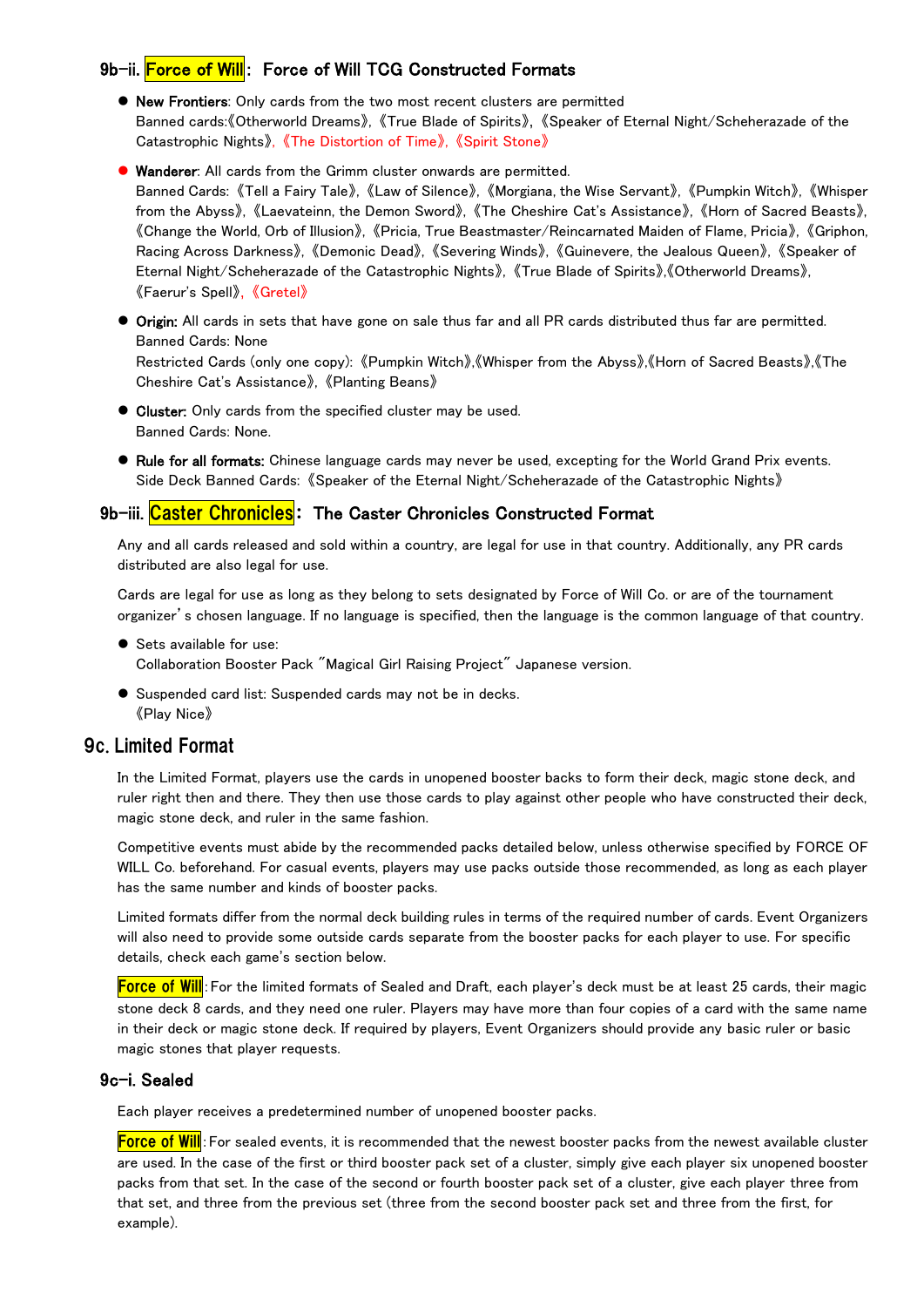Players then open their given packs and use those cards along with any other cards provided to them for use in the event by the Event Organizer to form their deck, magic stone deck, and ruler.

#### 9c-ii. Draft

Divide players into groups of 4-8, called pods. Each pod sits in a circle around a table. Then each player receives a set number of unopened booster packs.

Force of Will: For swiss matching in a competitive tournament, it is recommended that each pod be six people.

**Force of Will**: For drafts, it is recommended that the newest booster packs from the newest available cluster are used. In the case of the first or third booster pack set of a cluster, simply give each player four unopened booster packs from that set. In the case of the second or fourth booster pack set of a cluster, give each player two from that set, and two from the previous set (two from the second booster pack set and two from the first, for example).

Players open a booster pack they've received, starting with a booster pack from the most recently released booster pack set.

**Force of Will**: If a player opens a pack that contains a ruler with a J/ruler side or other such double-sided card, they must reveal that card to the rest of the players in the pod.

Each player chooses a card from the pack they've opened and place it face down in front of them. They then pass the remaining cards from the pack to the person to their left in the circle. They then receive the cards passed to them from the player to their right in the circle, choose a card from that pile and place it face down in front of them, then pass that pile to the person to their left. This continues until no cards remain to be passed to players.

This process should be repeated for all booster packs in the draft. When passing cards to the next player, pods should alternate. They should pass to the left for the entirety of the first booster pack, as detailed above. For the second, fourth, sixth, etc, pass to the opposite (right) direction instead.

When all packs have been opened and no cards remain to be passed around, the cards each player has placed in front of them and any cards provided by the Event Organizer for use in that event are used to form that player's deck, magic stone deck, and ruler.

As a general rule, players only play against other players in their pod, however Event Organizers may choose to have players play against others outside their pod, as long as this is announced clearly beforehand.

#### 9c-iii. Force of Will: Mega Master

Players each take two unopened booster packs, open them, and put all non-J/ruler, non-magic stone, non-token cards into their deck.

In mega master, all basic magic stones are treated as having "rest: produce [w], [r], [u], [g], [b]." written on them.

Employ this only for casual tournaments.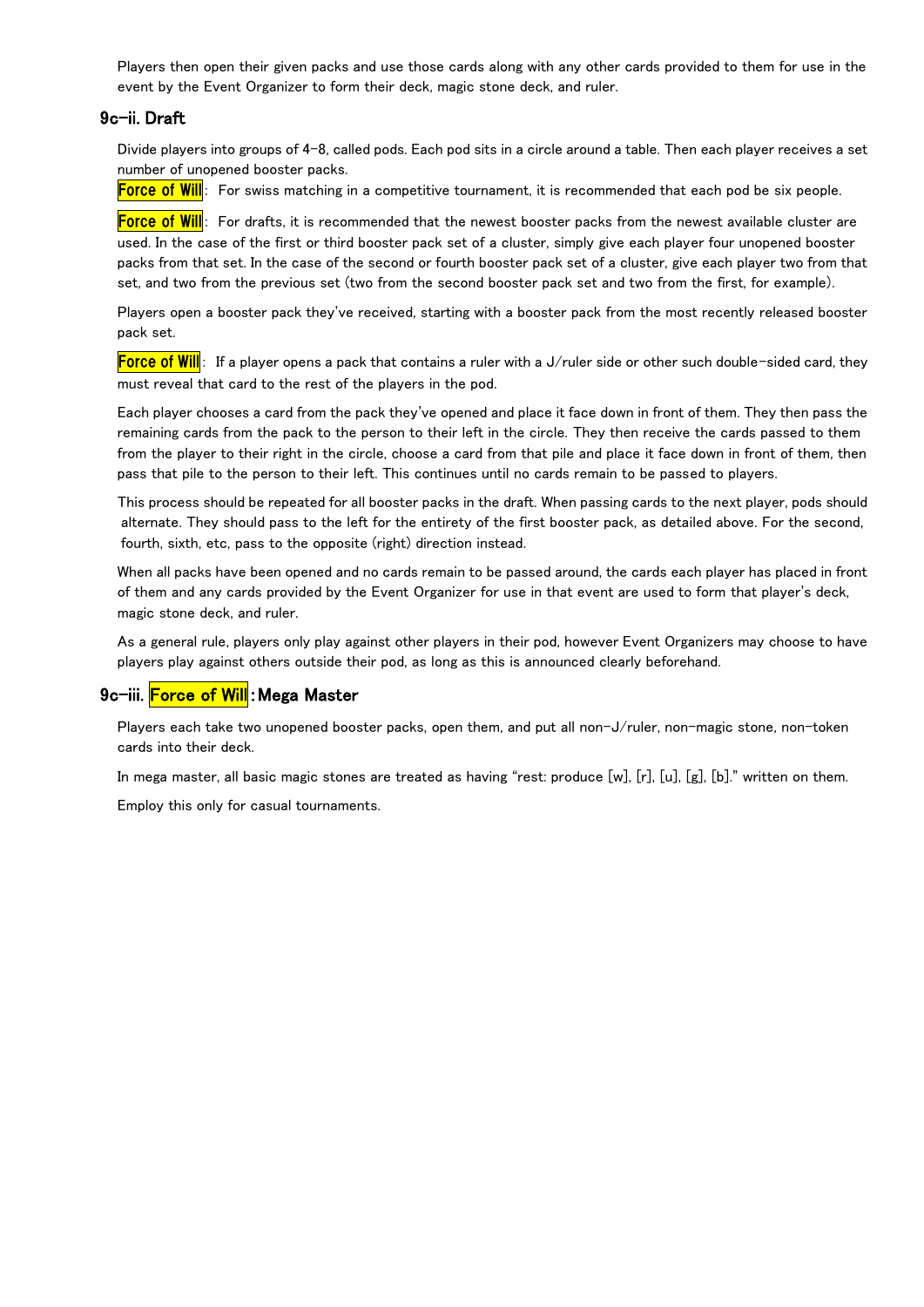#### Appendix: Time Limit

For events, refer to the following chart regarding recommended times.

#### **Force of Will**:

Each round should follow the time scheduling below.

|                                                                                  | 一般イベント   競技イベント |                                 |
|----------------------------------------------------------------------------------|-----------------|---------------------------------|
| Single Game Match                                                                | 20 Minutes      | 30 Minutes                      |
| Three Game Match                                                                 | 50 Minutes      | 60 Minutes                      |
| Single Elimination Quarter and Semifinals (Including third place deciding match) | 50 Minutes      | 60 Minutes $\sim$ No time limit |
| <b>Single Elimination Finals</b>                                                 | 50 Minutes      | 90 Minutes $\sim$ No time limit |
|                                                                                  |                 |                                 |

Limited formats should follow the time scheduling below.

| Sealed Format   30 Minute Card Pool Check, 30 Minute Deck Construction, 20 Minute Deck Registration |
|-----------------------------------------------------------------------------------------------------|
| Draft Format   30 Minute Deck Construction and Registration                                         |

A draft format should adhere to the following timetable for selecting cards.

| Remaining Number of Cards | <b>Time Limit</b> |
|---------------------------|-------------------|
| 10 Cards                  | 40 Seconds        |
| 9 Cards                   | 35 Seconds        |
| 8 Cards                   | 30 Seconds        |
| 7 Cards                   | 25 Seconds        |
| 6 Cards                   | 20 Seconds        |
| 5 Cards                   | 15 Seconds        |
| 4 Cards                   | 10 Seconds        |
| 3 Cards                   | 10 Seconds        |
| 2 Cards                   | 5 Seconds         |
| 1 Card                    | N/A               |

After drafting each pack, players have a set amount of time to check their chosen cards.

| 1 Pack  | 30 Seconds |
|---------|------------|
| 2 Packs | 60 Seconds |
| 3 Packs | 60 Seconds |
| 4 Packs | N/A        |

#### **Caster Chronicles:**

The recommended round time is listed below.

|              | Casual/Competitive |
|--------------|--------------------|
| 1 Game Match | 25 Minutes         |

#### Appendix: Recommended Number of Rounds

Swiss Rounds (without finals)

| Number of | $~\sim$ 8 | ~16 | $\sim$ 32 | $~1$ – 64 | ~128 | ~256 | ~12 |
|-----------|-----------|-----|-----------|-----------|------|------|-----|
| Players   |           |     |           |           |      |      |     |
| Number of | υ         |     | u         |           |      | u    |     |
| Rounds    |           |     |           |           |      |      |     |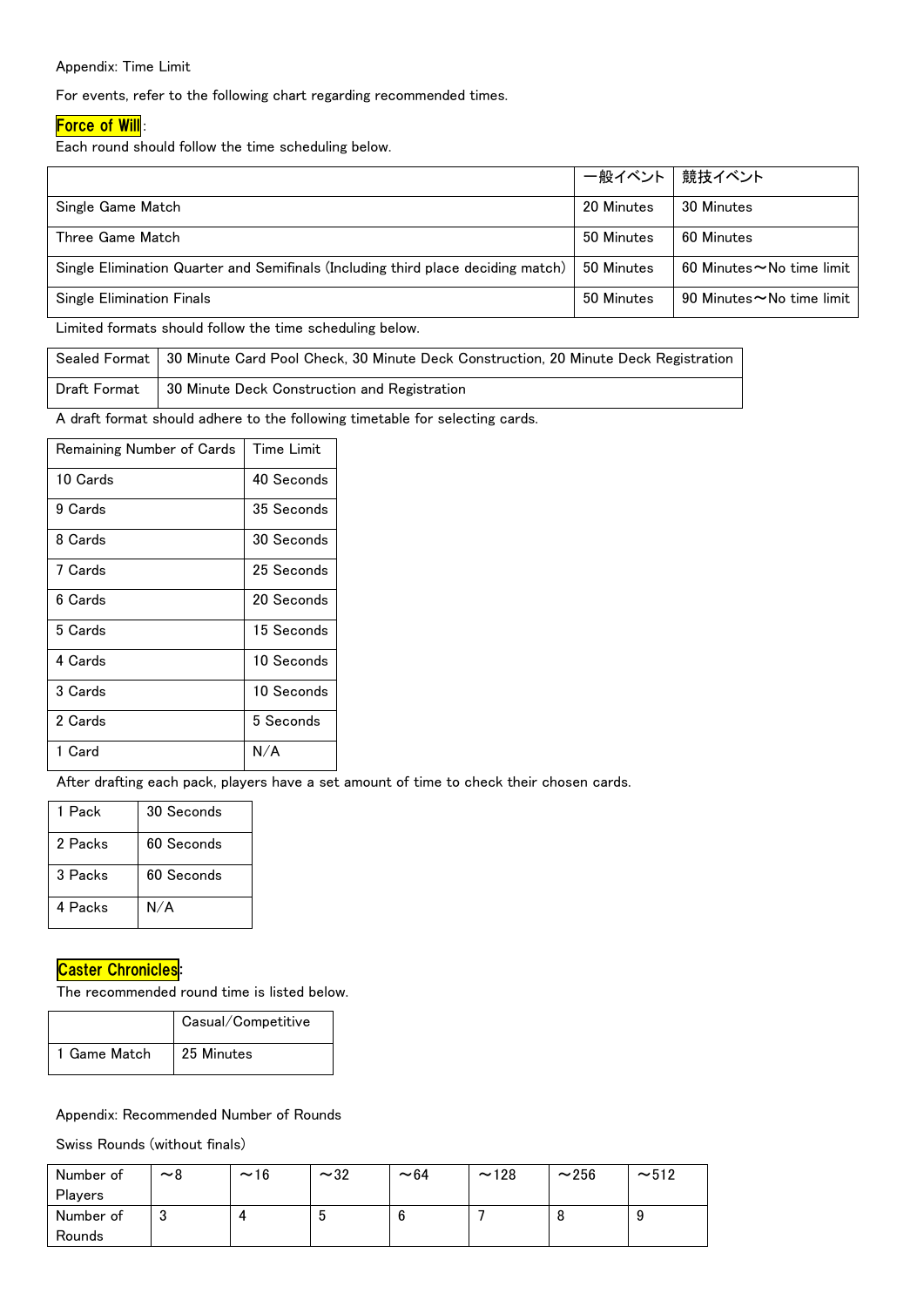#### Swiss Rounds (with finals) 3 Game Match

| Number of | ~8    | ~12 | ~24          | $~1$ $~44$ | $~1$ $~1$ $~1$ | ~128 | ~226 | ~108 | $~1$ $~144$ |
|-----------|-------|-----|--------------|------------|----------------|------|------|------|-------------|
| Players   |       |     |              |            |                |      |      |      |             |
| Number of | υ     |     | $\mathbf{u}$ | C          | b              |      | 8    | 9    | 10          |
| Rounds    |       |     |              |            |                |      |      |      |             |
| Finals    | Top 4 |     | Top 8        |            |                |      |      |      |             |

1 Game Match

| Number of | $~\sim$ 8 | ~12 | ~22              | $\sim$ 34 | $~1$ – 54 | ~88 | ~146 | $\sim$ 244 | ~14 | ~2712 |
|-----------|-----------|-----|------------------|-----------|-----------|-----|------|------------|-----|-------|
| Players   |           |     |                  |           |           |     |      |            |     |       |
| Number of | C         | b   | b                |           | υ         | У   | 10   |            | 12  | 13    |
| Rounds    |           |     |                  |           |           |     |      |            |     |       |
| Finals    | Top 4     |     | Top <sub>8</sub> |           |           |     |      |            |     |       |

Appendix: Finals Matching and Progression

Single Elimination Finals (3 game matches recommended)

Top 4

Swiss Round 1st



Double elimination (1 game matches recommended)

Top 4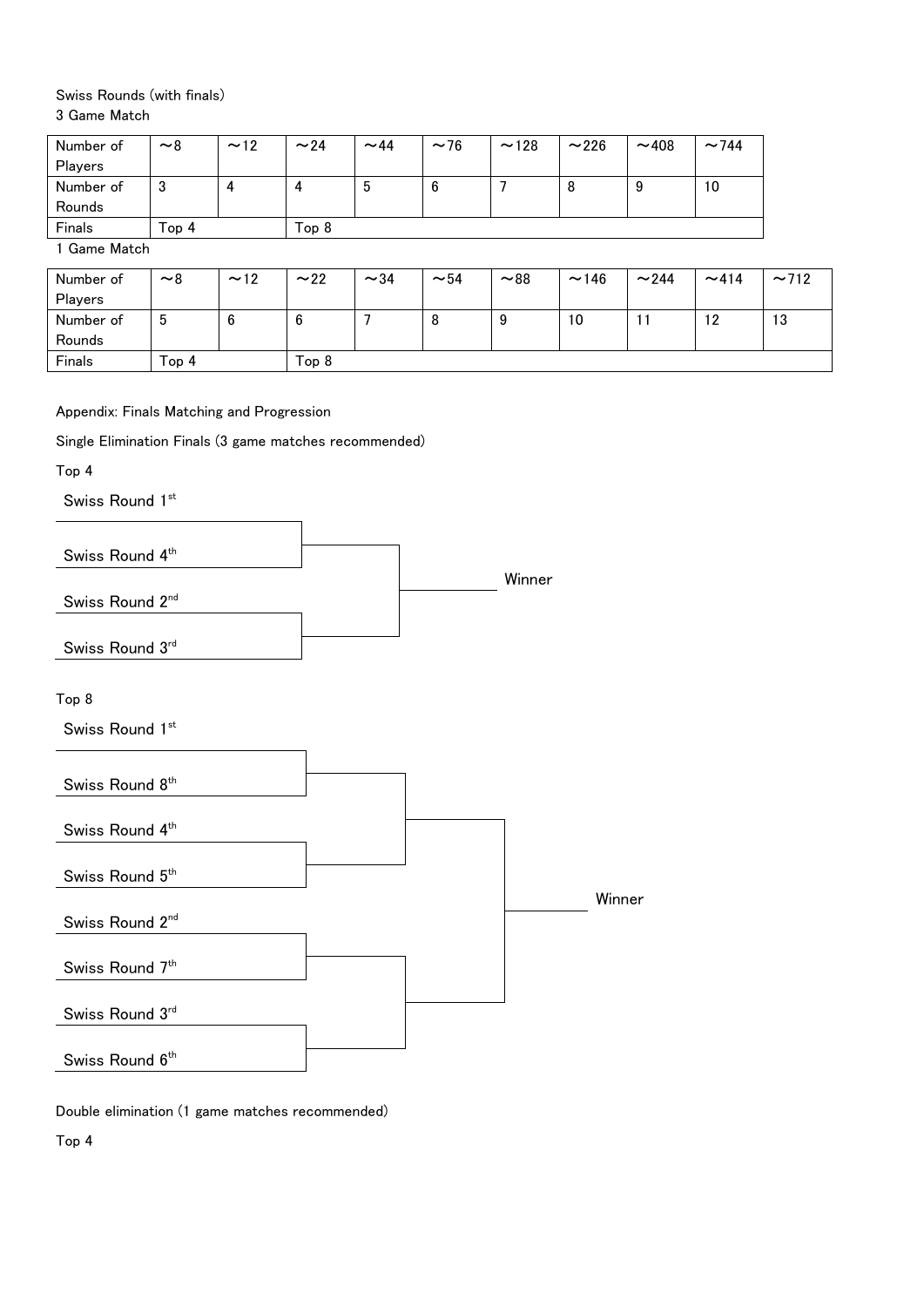

(This round is only played if the winner of bracket 3 loses in bracket 6.)<br>(The player to go second in bracket 6 becomes the first turn player in<br>bracket 7.)